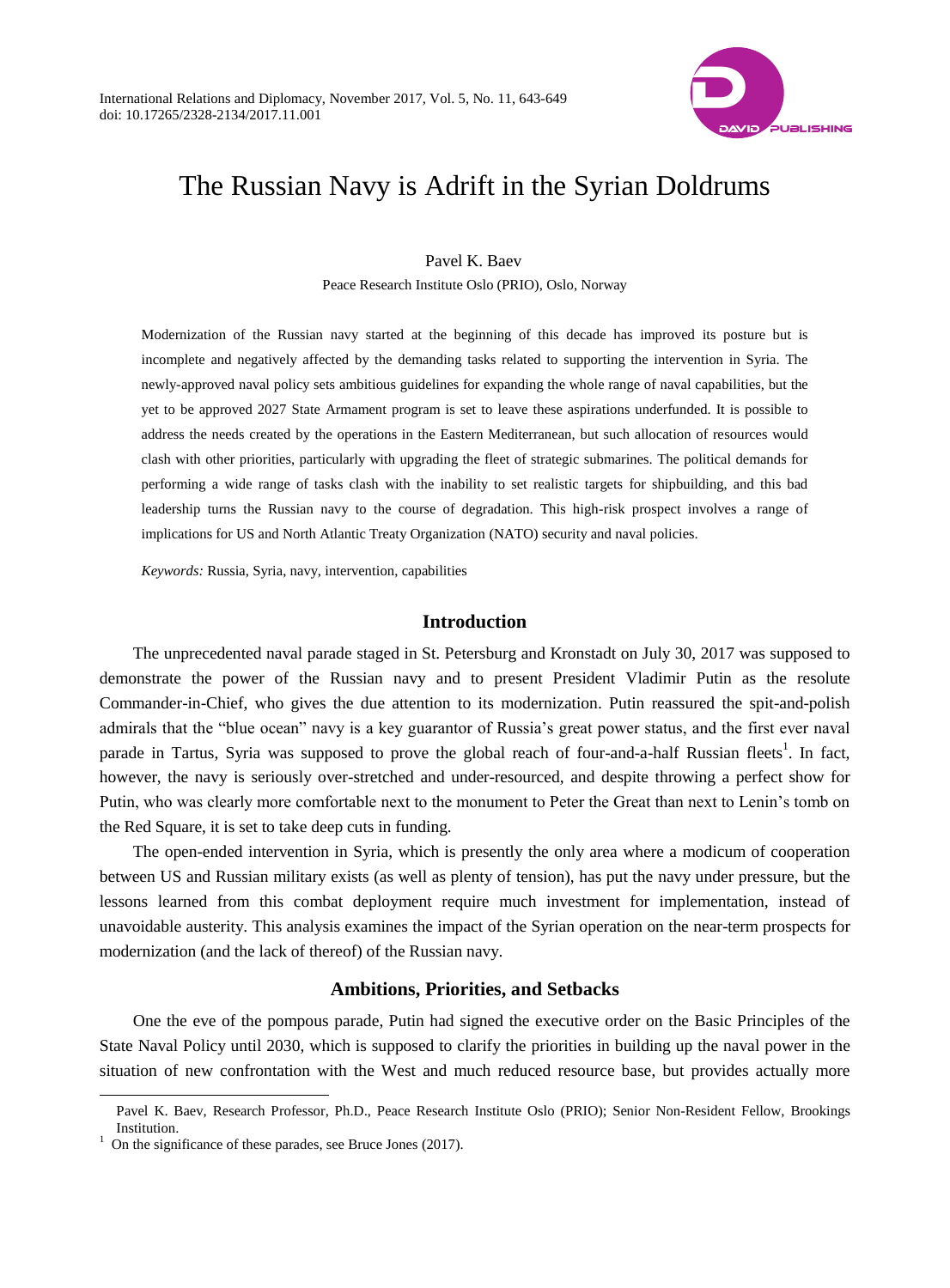muddle than clarification<sup>2</sup>. In addition to the usual maximalist goal to prepare the navy for deterring any and every threat to Russia's interest on every ocean theatre, a more specific proposition is added on countering the hostile pressure aimed at weakening Russia's control over the Northern Sea Route, which has no connection to the reality of remarkably cooperative international environment in the Arctic<sup>3</sup>. The newly-formulated task of ensuring the position of the second most powerful in the world for the Russian navy is set to be defeated by China's massive naval build-up program (Golts, 2017). The combination of exaggerated threat assessments and entirely unrealistic guidelines on countering these threats is so bizarre that Gorenburg (2017) has good reasons for describing the new document as "yet another salvo in the ongoing rearguard action by the Russian Navy to protect its procurement budget".

The most quixotic of all impractical demands in the new policy is the reaffirmed intention to add aircraft carriers to the combat order of the Russian navy, which has been the impossible dream of its admirals since the autumnal years of the Soviet Union<sup>4</sup>. There is no shipyard capable of constructing such ships, technology is a big problem, and resources are not forthcoming. The latter part of the predicament is going to be established for fact in the 2027 Armament program, which is to be finalized before the end of 2017, three years too late<sup>5</sup>. The contents remain uncertain at the moment of this writing as the furious lobbyism continues, but it appears quite probable that the navy would take more than a fair share of cuts (Nikolsky, May 19, 2017).

The high profile for the navy in the previous 2020 Armament program was secured first of all by the heavy investments in construction of a new *Borei*-class (Project 955) generation of strategic nuclear submarines (SSBN), three of which are now deployed and five more in different stages of construction. Persistent problems with the *Bulava* missile (SS-N-32), which is the main weapon system for these submarines, could hit back at any test, as they did many times in the curtailed trial period, turning this provisional success into a costly setback (Litovkin, 2016). Concentration of resources on the *Borei* program caused delays with implementing the second most demanding plan: The Project 885 *Yasen*-class nuclear attack submarines (SSGN)<sup>6</sup>. *Severodvinsk*, the first in the series, entered the Northern Fleet in 2014, after 20 years of construction and trials, and the *Kazan* was launched in spring 2017, while five more keels have been laid down. This delay and the failure of a new Project 677 *Lada*-class submarine design compelled the authorities to focus on fast production of an upgraded model of *Kilo*-class diesel-electric attack submarines (developed in the 1970s), so six new Project 636.3 (*Varshavyanka*) submarines joined in 2015-2017 the Black Sea Fleet and two more are under construction for the Pacific Fleet at the St. Petersburg shipyard (another four are contracted) (Rubin, 2016).

Submarines are going to constitute the main force of the Russian navy, particularly since the plans for constructing major surface combatants are upset by a series of setbacks (Hendrix, 2017)<sup>7</sup>. The breakdown of the deal with France on purchasing two and constructing two more *Mistral*-class amphibious assault ships is a major blow to Russia's maritime strategy, and the assertions that these ships do not really fit into the combat order are often supplemented with pledges to build similar ships in the near future (TASS, July 28, 2017). In

<sup>&</sup>lt;sup>2</sup> The text (in Russian) is available at the presidential website [\(http://kremlin.ru/acts/bank/42117\)](http://kremlin.ru/acts/bank/42117); a useful concise comment is Aleksei Nikolsky (2017, July 23).

<sup>3</sup> This proposition was further elaborated in the Defense Ministry report on net security assessment, in which Norway alleged attempts to establish full sovereignty over Svalbard were identified as a risk factor; see Thomas Nilsen (2017) on that.

 $4$  Transformation of this dream is examined in Tom Fedyszyn (2017).

<sup>&</sup>lt;sup>5</sup> Lobbyists of the super-project are not giving up; see for instance, Grigory Naberezhniv (2017).

Western assessments of this project are often rather inflated; see, for instance, Dave Majumdar (2017, March 15).

<sup>7</sup> This fits the traditional Soviet pattern, and constitutes a familiar challenge for NATO.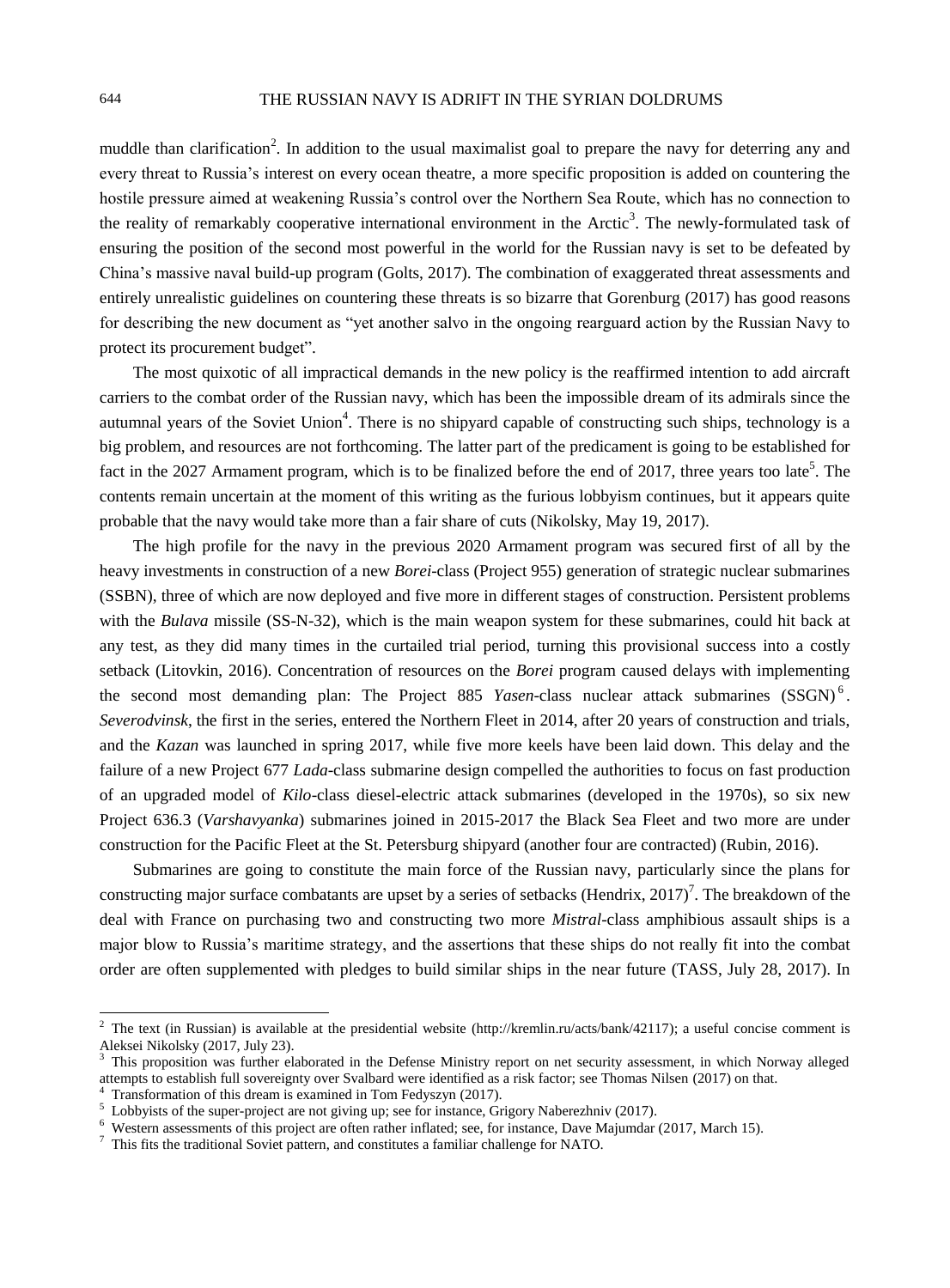fact, the new flagship of the Russian navy in a couple of years will be the old nuclear battle cruiser *Admiral Nakhimov*, coming out of protracted modernization, which awaits the worn-out *Petr Velikii* (Bodner, 2015).

The shift to constructing frigates (*Admiral Grigorovich* class) and smaller crafts is not a matter of strategic preference but of technological necessity and of the sorry state of many shipyards affected by mismanagement more than by sanctions<sup>8</sup>. What makes it possible for the naval command to make a virtue out of necessity is the possibility to deploy on such small platforms the new 3M-54 *Kailbr* long-range cruise missiles (Roblin, 2017), and in the near future 3M22 *Zircon* (SS-N-33) anti-ship missile (The Maritime Executive, 2017). These weapon systems grant even light squadrons the capability for projecting considerable firepower on shore and the capacity to threaten US joint task forces formed around aircraft carriers. The ability to perform missions far from home bases and to form "bastions" for protecting strategic submarines is set to remain limited, whatever needs the Kremlin might have in demonstrating flag or challenging the US dominance.

# **The Syrian Test for the Navy**

The intervention into the Syrian civil war launched with great resonance in September 2015, has added a new page to the Russian military history records, even if its scale is smaller than that of Soviet "air bridges" to Egypt and Syria in the 1970s. This projection of power far beyond the immediate perimeter of Russia's borders was supposed to demonstrate, inter alia, the global reach of its Navy. The main force in this intervention is the small grouping of Russian Air-Space Forces deployed at the Khmeimim airbase outside Latakia, which generally performed above expectations, despite the recent crash (Safronov,  $2017$ )<sup>9</sup>. The execution of the plan for corralling the rebels in the so-called "de-escalation zones" required deployment of special forces, military police, and sub-contractors (like the Wagner group), and the casualties in autumn 2017 increased accordingly (Felgengauer, 2017). The navy, nevertheless, has played a major role in supporting and executing the intervention from day one, and had to mobilize its limited capabilities, which continue to undergo tough tests.

The most important function that the navy performs is delivering supplies and providing logistical support for the intervention, and it became clear already in October 2015, that it didn't have enough ships to move the necessary cargo. Several old freighter ships were purchased in Turkey and added to the navy list as auxiliaries, so that it was possible to increase the grouping in Syria in December 2015 during the crisis caused by the intercept of a Russian Su-24M bomber by a Turkish F-16 fighter (Saul & Tsvetkova, 2015). The pressure on naval supply ships still remains heavy, so that, for example, the 30 years old *Caesar Kunikov* large landing ship performed six trips between Novorossiysk and Tartus in the first half of 2017 (Riskin, 2017). The sister-ship *Aleksandr Otrakovsky* (40 years old) performed in 2015-2016 the longest cruise on the Northern Fleet record—588 days (RIA-Novosti, 2017). One illustration to this overstretch was the accident on 27 April 2017, when Russian naval intelligence vessel *Liman* sunk after collision with a livestock freighter 17 miles north of the Bosporus (Bosphorus Naval News, 2017). Additional embarrassment was caused by the revelation that its electronic equipment was of no value for the North Atlantic Treaty Organization (NATO) (Egorov, 2017).

In support of the intervention, Russian navy has also deployed a squadron in the Eastern Mediterranean, so that the Black Sea flagship cruiser *Moskva* (35 years old) stayed near the Syrian coast from June 2015 to

<sup>8</sup> The disrepair of shipyards is emphasized in Dave Majumdar (2017, March 03).

The Su-24M bomber crashed on the take-off on October 10, 2017.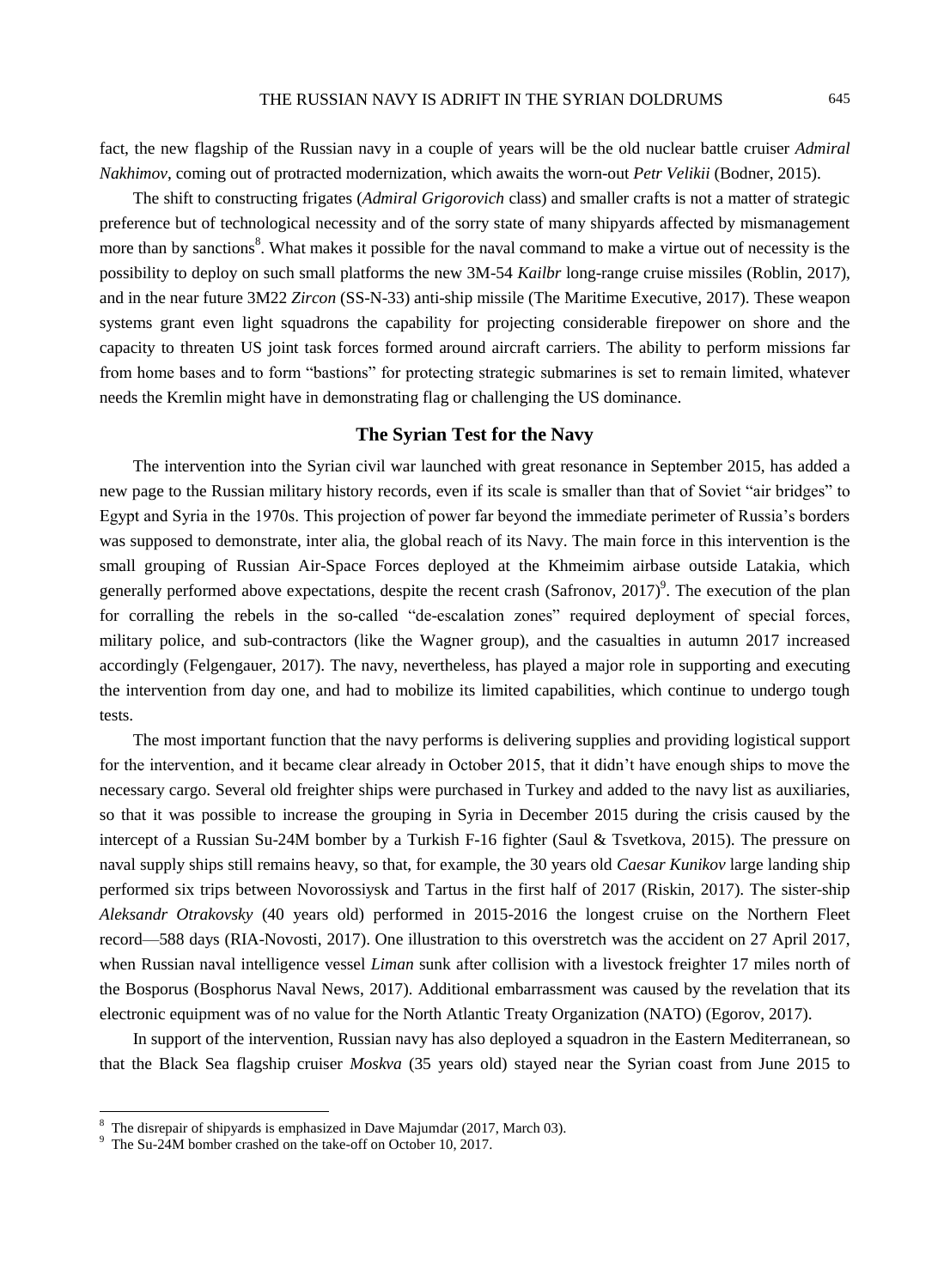January 2016, and would now have to undergo long repairs in Sevastopol (Krymova, 2017)<sup>10</sup>. The high moment in the demonstration of naval might was supposed to be the combat deployment to the Eastern Mediterranean of Russia's only aircraft carrier *Admiral Kuznetsov* in autumn 2016, but its performance wasn't exactly stellar. The air sorties were less effective than those performed from the Khmeimim base, two planes (Mig-29K and Su-33) were lost due to technical failures, and now the ship needs costly repairs that would take at least three years (Khodarenok,  $2017$ ) $^{11}$ .

The only real success achieved by the Russian navy in the Syrian operation is the series of strikes by the long-range *Kalibr* cruise missile, starting with the salvo by the four ships of the Caspian flotilla on 7 October 2015 (Cavas, 2005)<sup>12</sup>. Syrian rebels hardly have any targets worth of such strikes, but the frigates and diesel-electric submarines deployed in the Eastern Mediterranean routinely perform them as a part of their patrol plan. Besides gaining experience and testing weapon systems, this pattern demonstrates Russia's new capabilities for conventional deterrence, even if, as Nikolai Sokov (2017) argues, a fully integrated system of command, control, intelligence and target acquisition is still years away. The US missile strike on the Shayrat airbase on April 6, 2017, with 59 *Tomahawk* missiles launched by two *Arleigh Burke* class destroyers (USS *Ross* and USS *Porter*), instantly revealed deficiencies in both Russian air defence "bubble" over Tartus and Latakia, and in high-precision strike capabilities (Kofman, 2017). Russian Baltic and Northern Sea fleets conducted a series of exercises as a part of the large-scale *Zapad-2017* exercises in September 2017, but that determined a reduction of naval presence in the Mediterranean. The over-stretch is still denied but its impact grows heavier.

## **Prospects and Implications**

Accumulating stress from the Syrian operation will affect the performance and combat readiness of the Russian navy for years to come, particularly if it indeed comes out as a designated loser in the curtailed 2027 Armament program. Aircraft carrier *Admiral Kuznetsov* and three battle cruisers (*Petr Velikii*, *Moskva*, and *Varyag*) are in need of overhaul and modernization, which can only be done in Severodvinsk, where *Yasen*-class and *Borei*-class nuclear submarines are also in construction, so all sorts of delays are certain to occur. The most acute problem is with amphibious ships, as the 40-45 years old *Alligator* series (3 ships) and 35-40 years old *Ropucha*-I series (9 ships, build in Poland) landing ships are worn out beyond repair, while the new *Ivan Gren* series is cut down to two ships, the first of which is still undergoing trials after 13 years of construction in the Kaliningrad shipyard (TASS, June 05, 2017). Russian naval shipbuilding is badly affected by sanctions and the interruption of cooperative ties with Ukraine, while corruption in the United Shipbuilding Corporation (OSK) is notorious even by Russian standards $^{13}$ .

This gradual but irreversible deterioration of naval might will have a significant impact on Russia's policy in the Middle East, which has been empowered by the Syrian intervention. This projection of air and naval power is still perceived in the region as a manifestation of Russia's intentions and capacity to claim a major political role; however, it may be soon recognized as a self-entrapment that denies Moscow the ability to

<sup>&</sup>lt;sup>10</sup> Originally, it was scheduled to be overhauled at the more modern Severodvinsk shipyard, but the local authorities made the case with President Putin for leaving Moskva in Sevastopol, which is certain to be less efficient and more costly.

<sup>&</sup>lt;sup>11</sup> The original estimate of costs was about \$US 900 million, but in the updated plan it is reduced by half, so that modernization would be much reduced.

<sup>&</sup>lt;sup>12</sup> Another salvo was delivered on November 20, 2015, but the Caspian Flotilla has not been in action since.

<sup>&</sup>lt;sup>13</sup> On the impact of sanctions, see Dmitry Gorenburg (2015).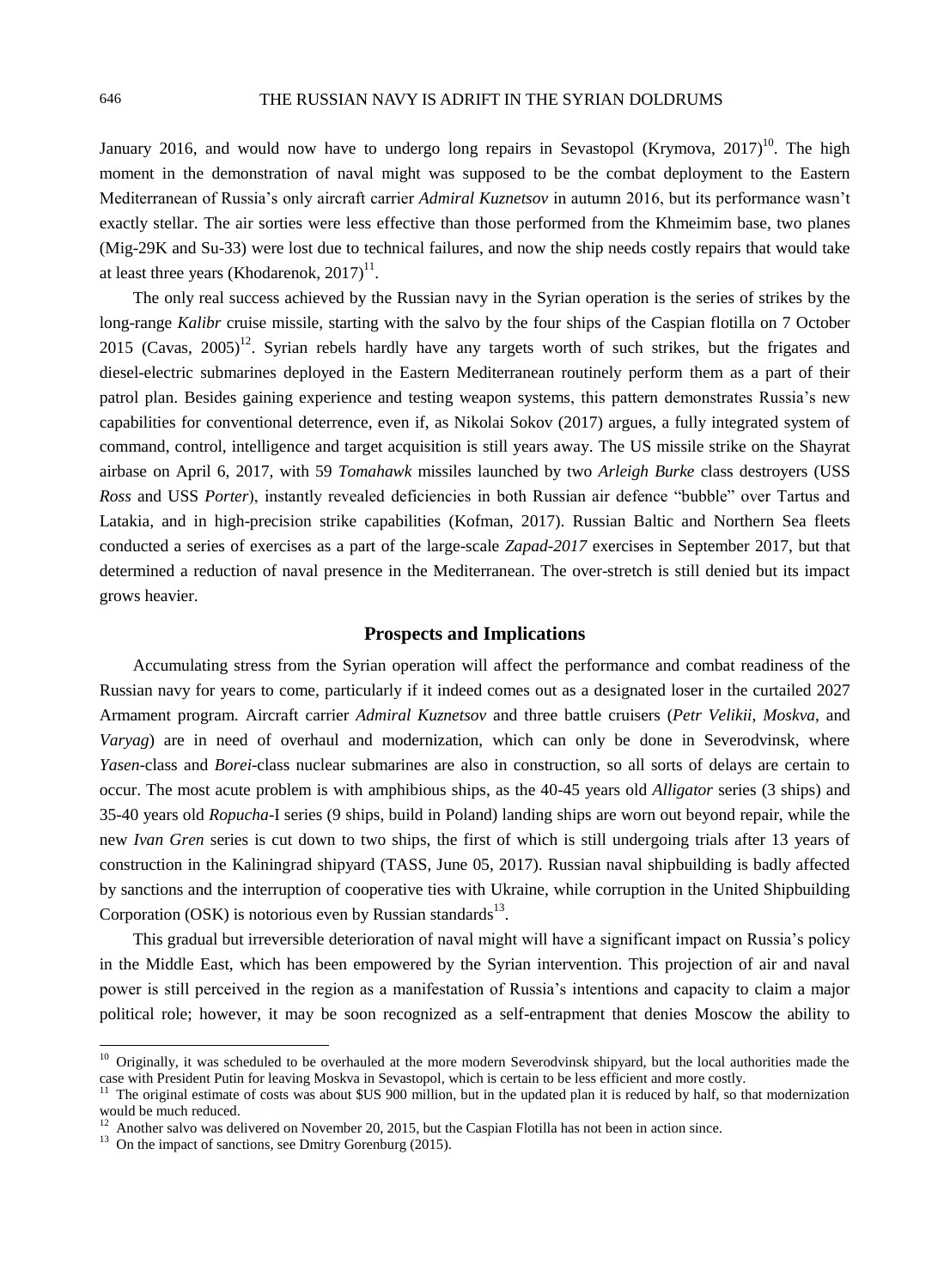engage elsewhere. For that matter, the speculations about a possible Russian intervention in the Libyan civil war fail to take into account the plain fact that the Russian navy has no capacity for supporting another operation of even a modest scale<sup>14</sup>. The protracted violent crisis in Yemen, for that matter, is clearly beyond Russia's military reach. The sustainability of the Syrian deployment also cannot be taken for granted because any accident at sea (the sinking of *Liman* provides an example) could expose the vulnerability of the sea lines of communication.

This weakness may be partly compensated by the expansion of Russian naval facility in Tartus, which is often presented as a full-scale base, but is in fact rather small and under-developed<sup>15</sup>. The agreement signed in January 2017 makes it possible for Russia to upgrade it, but the access would still remain conditional and can be terminated on a year notice<sup>16</sup>. As Russian navy is getting short of major surface combatants and features smaller missile platforms, it might make sense to establish a permanent base for a squadron of *Karakurt*-class missile corvettes (eight are currently under construction, four more are contracted) in the Eastern Mediterranean (Novichkov, March 21, 2017). That would require a considerable expansion of Tartus facilities and ensuring security of the base against terrorist attacks, like the one in May 2016 (Davison, 2016).

It is within the realm of possible to invest in the naval capabilities supporting the intervention in Syria and in building proper infrastructure in Tartus, but these demands would inevitably clash with other priorities in the diminishing share of the shrinking defense budget allocated to the navy. Completion of the *Borei* SSBN program is set to remain the single most expensive item in the whole 2027 Armament program, followed by the advancement of the *Yasen* SSGN program, so construction of amphibious and auxiliary ships most probably will be under-funded. There is also a high-priority plan for constructing ships capable of operating in the High North (Project 23550 *Ivan Papanin* class patrol craft), since presently the Northern Fleet doesn't have a single ice-class ship (Novichkov, April 25, 2017). Arctic ambitions are therefore implicitly clashing with Syrian ambitions, and the construction of nuclear icebreaker *Arktika* is, for that matter, running into delays (Vedeneeva et al.,  $2017$ <sup>17</sup>.

Russian High Command keeps demanding resources necessary for meeting the approved strategic guidelines, and Putin remains reluctant to establish clear and reduced priorities corresponding to the economic realities, and this uncertain posture of the Russian navy generates a range of implications for the USA and NATO. One of them is the increasing probability of accidents as the ships in combat deployment, including in the Eastern Mediterranean, are pushed beyond the level of acceptable risk. A particular risk here is that hostile action might be presumed or invented in order to cover technical failures. It took firm determination from Putin to overrule the "hypothesis" of his admirals that collision with a US submarine was the cause of the SSGN *Kursk* catastrophe in August 2000; he might be unable to master such resolution when the next disaster strikes.

The situation when submarines constitute the main strength of Russian navy is generally familiar for the USA and NATO authorities, and there are operational and technological solutions for upgrading capabilities in anti-submarine warfare. More difficult is the emerging challenge set by the expected deployment on small platforms, as well as on submarines, of new *Zircon* anti-ship missile, against which there is presently no effective defense (Fedorov, 2017). A possible deployment in Tartus of the *Bastion* (SSC-5 *Stooge*) anti-ship

<sup>&</sup>lt;sup>14</sup> One example of such alarmism is Michael Tanchum (2017).

<sup>&</sup>lt;sup>15</sup> One seriously inflated assessment is Michael Peck (2017).

<sup>16</sup> A sober Russian view is Vladimir Muhin (2017).

<sup>&</sup>lt;sup>17</sup> On the criminal investigation of this delay, see Anastasiya Vedeneeva, Ivan Safronov, et al. (2017).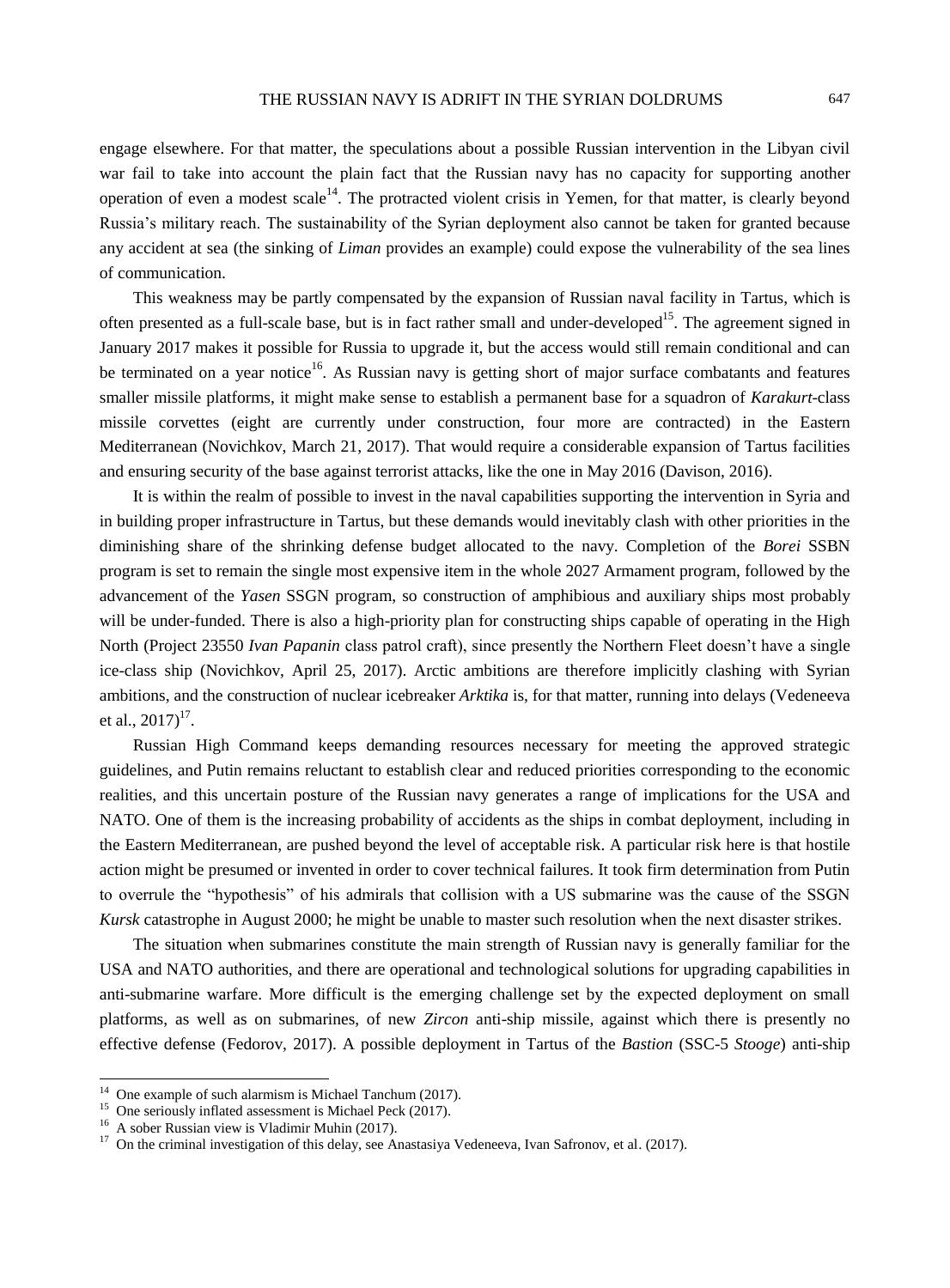#### 648 THE RUSSIAN NAVY IS ADRIFT IN THE SYRIAN DOLDRUMS

missile complex equipped with *Zircon* missiles could be a serious threat for US and NATO naval operations in the Eastern Mediterranean.

There is, nevertheless, a broader strategic perspective, in which the main focus of NATO efforts at containing the military threat from Russia is set on the Baltic Sea theatre, while another demanding task involves building up defenses at the less accessible Black Sea theatre. Intervention in Syria forces Moscow to divert attention and resources from these two key theatres, so that the Black Sea Fleet, for instance, cannot concentrate on the task of establishing dominance in the area of its direct responsibility and has to shoulder the task of maintaining the flow of supplies through the Turkish Straits. Russia's inability to concentrate assets on the crucial directions comes together with the inability to acknowledge the need to curtail ambitions according to the shrinking resources, and this bad leadership sets the Russian navy on the course of high-risk degradation.

#### **References**

- Bodner, M. (2015, August 31). Russia's most anachronistic warship is getting an overhaul. *Moscow Times*. Retrieved from <https://themoscowtimes.com/articles/russias-most-anachronistic-warship-is-getting-an-overhaul-49252>
- Bosphorus Naval News. (2017, April 27). Russian intelligence gathering ship Liman, sunk off the coast of Istanbul. Retrieved from<https://turkishnavy.net/2017/04/27/russian-intelligence-gathering-ship-liman-sunk-off-the-coast-of-istanbul/>
- Cavas, C. P. (2015, October 11). Is Caspian Sea Fleet a game-changer? *Defense News*. Retrieved from <https://www.defensenews.com/naval/2015/10/11/is-caspian-sea-fleet-a-game-changer/>
- Davison, J. (2016, May 23). Bombs kill nearly 150 in Syrian government-held cities. *Reuters*. Retrieved from [http://www.reuters.com/article/us-mideast-crisis-syria-latakia/bombs-kill-nearly-150-in-syrian-government-held-cities-monit](http://www.reuters.com/article/us-mideast-crisis-syria-latakia/bombs-kill-nearly-150-in-syrian-government-held-cities-monitor-idUSKCN0YE0PB) [or-idUSKCN0YE0PB](http://www.reuters.com/article/us-mideast-crisis-syria-latakia/bombs-kill-nearly-150-in-syrian-government-held-cities-monitor-idUSKCN0YE0PB)
- Egorov, B. (2017). Why a sunken Russian intelligence ship was of little use to NATO. *Russia Beyond the Headlines*. Retrieved from [https://www.rbth.com/defence/2017/05/02/why-a-sunken-russian-intelligence-ship-was-of-little-use-to-nato\\_754806](https://www.rbth.com/defence/2017/05/02/why-a-sunken-russian-intelligence-ship-was-of-little-use-to-nato_754806)
- Fedorov, I. (2017). Zircon: The Russian missile that may render US aircraft carriers obsolete. *Russia Beyond the Headlines*. Retrieved from [https://www.rbth.com/defence/2017/04/26/zircon-russian-missile-may-render-us-aircraft-carriers-obsolete-](https://www.rbth.com/defence/2017/04/26/zircon-russian-missile-may-render-us-aircraft-carriers-obsolete-%20750846)[750846](https://www.rbth.com/defence/2017/04/26/zircon-russian-missile-may-render-us-aircraft-carriers-obsolete-%20750846)
- Fedyszyn, T. (2017, April 19). Russia: A land power hungry for the sea. *War on the Rocks*. Retrieved from <https://warontherocks.com/2017/04/russia-a-land-power-hungry-for-the-sea/>
- Felgengauer, P. (2017, October 12). Russian mercenaries fight and die in the botched operation in Syria. *Eurasia Daily Monitor*. Retrieved from <https://jamestown.org/program/russian-mercenaries-fight-die-botched-operation-syria/>
- Golts, A. (2017, August 01). The Russian navy: To deter US and to compete with China. *Eurasia Daily Monitor*. Retrieved from <https://jamestown.org/program/the-russian-navy-to-deter-the-us-and-to-compete-with-china/>
- Gorenburg, D. (2015, November 27). Shipbuilding may limit Russian navy future. *The Maritime Executive*. Retrieved from <http://www.maritime-executive.com/editorials/shipbuilding-may-limit-russian-navys-future>
- Gorenburg, D. (2017, July 26). Russia's new and unrealistic naval doctrine. *War on the Rocks*. Retrieved from <https://warontherocks.com/2017/07/russias-new-and-unrealistic-naval-doctrine/>
- Hendrix, J. (2017, May 25). NATO must strengthen its anti-submarine capabilities to meet the Russian threat. *National Review*. Retrieved from [http://www.nationalreview.com/article/447930/russian-naval-threat-nato-must-strengthen-anti-submarine](http://www.nationalreview.com/article/447930/russian-naval-threat-nato-must-strengthen-anti-submarine-%20capabilities)[capabilities](http://www.nationalreview.com/article/447930/russian-naval-threat-nato-must-strengthen-anti-submarine-%20capabilities)
- Jones, B. (2017, August 01). Russia's navy sets international strategic markers. *Jane's Navy International.* Retrieved from <http://www.janes.com/article/72763/russia-s-navy-day-sets-international-strategic-markers>
- Khodarenok, M. (2017, October 15). Kuznetsov is not in the same league with Washington. *Gazeta.ru* (in Russian). Retrieved from <https://www.gazeta.ru/army/2017/10/15/10944080.shtml>
- Kofman, M. (2017, April 10). US cruise missile strike in Syria—Brief analysis. *Russia Military Analysis*. Retrieved from <https://russianmilitaryanalysis.wordpress.com/2017/04/10/u-s-cruise-missile-strikes-in-syria-brief-analysis/>
- Krymova, Y. (2017, August 21). Cruiser Moskva will be repaired in Sevastopol. *Rossiiskaya gazeta* (in Russian). Retrieved from <https://rg.ru/2017/08/21/reg-ufo/krejser-moskva-otremontiruiut-v-sevastopole.html>